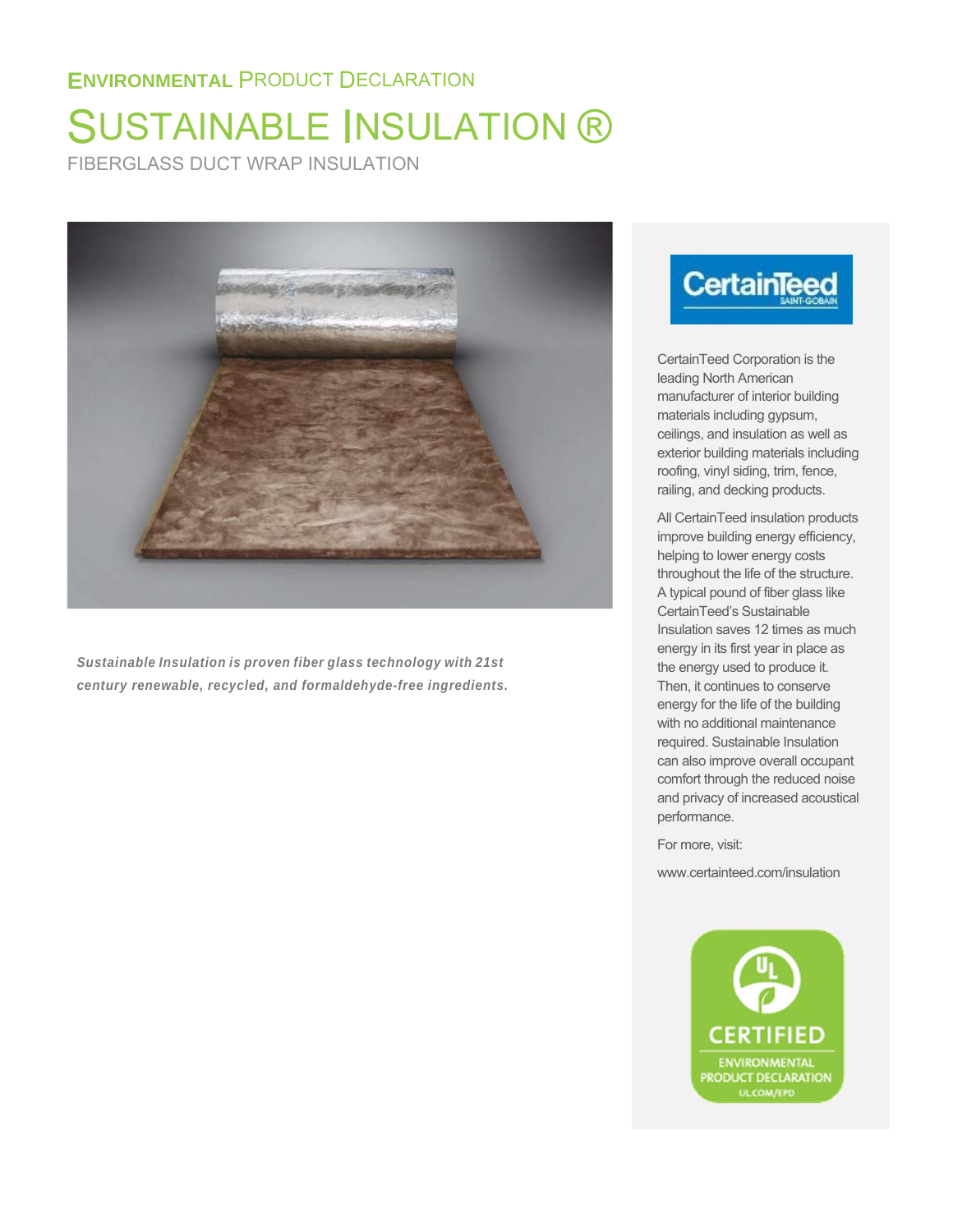

**Sustainable Insulation ®** Fiberglass Duct Wrap Insulation **According to ISO 14025**

This declaration is an environmental product declaration (EPD) in accordance with ISO 14025. EPDs rely on Life Cycle Assessment (LCA) to provide information on a number of environmental impacts of products over their life cycle. Exclusions: EPDs do not indicate that any environmental or social performance benchmarks are met, and there may be impacts that they do not encompass. LCAs do not typically



address the site-specific environmental impacts of raw material extraction, nor are they meant to assess human health toxicity. EPDs can complement but cannot replace tools and certifications that are designed to address these impacts and/or set performance thresholds – e.g. Type 1 certifications, health assessments and declarations, environmental impact assessments, etc. Accuracy of Results: EPDs regularly rely on estimations of impacts, and the level of accuracy in estimation of effect differs for any particular product line and reported impact. Comparability: EPDs are not comparative assertions and are either not comparable or have limited comparability when they cover different life cycle stages, are based on different product category rules or are missing relevant environmental impacts. EPDs from different programs may not be comparable.

| <b>IPROGRAM OPERATOR</b>                                                                                        | <b>UL Environment</b>                                              |                                               |  |  |  |
|-----------------------------------------------------------------------------------------------------------------|--------------------------------------------------------------------|-----------------------------------------------|--|--|--|
| <b>IDECLARATION HOLDER</b>                                                                                      | CertainTeed Insulation                                             |                                               |  |  |  |
| <b>DECLARATION NUMBER</b>                                                                                       | 4787358622.103.1                                                   |                                               |  |  |  |
| <b>DECLARED PRODUCT</b>                                                                                         | Sustainable Insulation® Fiberglass Duct Wrap Insulation            |                                               |  |  |  |
| <b>IREFERENCE PCR</b>                                                                                           | UL PCR for Building Envelope Thermal Insulation v 1.3, 2014        |                                               |  |  |  |
| <b>DATE OF ISSUE</b>                                                                                            | February 2, 2017                                                   |                                               |  |  |  |
| <b>PERIOD OF VALIDITY</b>                                                                                       | 5 Years                                                            |                                               |  |  |  |
|                                                                                                                 | Product definition and information about building physics          |                                               |  |  |  |
|                                                                                                                 | Information about basic material and the material's origin         |                                               |  |  |  |
|                                                                                                                 | Description of the product's manufacture                           |                                               |  |  |  |
| CONTENTS OF THE<br><b>IDECLARATION</b>                                                                          | Indication of product processing                                   |                                               |  |  |  |
|                                                                                                                 | Information about the in-use conditions                            |                                               |  |  |  |
|                                                                                                                 | Life cycle assessment results                                      |                                               |  |  |  |
|                                                                                                                 | Testing results and verifications                                  |                                               |  |  |  |
| The PCR review was conducted by:                                                                                |                                                                    | <b>UL Environment</b>                         |  |  |  |
|                                                                                                                 |                                                                    | <b>PCR Review Panel</b>                       |  |  |  |
|                                                                                                                 |                                                                    | epd@ulenvironment.com                         |  |  |  |
| 14025 by Underwriters Laboratories                                                                              | This declaration was independently verified in accordance with ISO |                                               |  |  |  |
| <b>INTERNAL</b>                                                                                                 | $\boxtimes$ EXTERNAL                                               | Wade Stout, UL Environment                    |  |  |  |
| This life cycle assessment was independently verified in<br>accordance with ISO 14044 and the reference PCR by: |                                                                    | Howard fori                                   |  |  |  |
|                                                                                                                 |                                                                    | Thomas Gloria, Industrial Ecology Consultants |  |  |  |

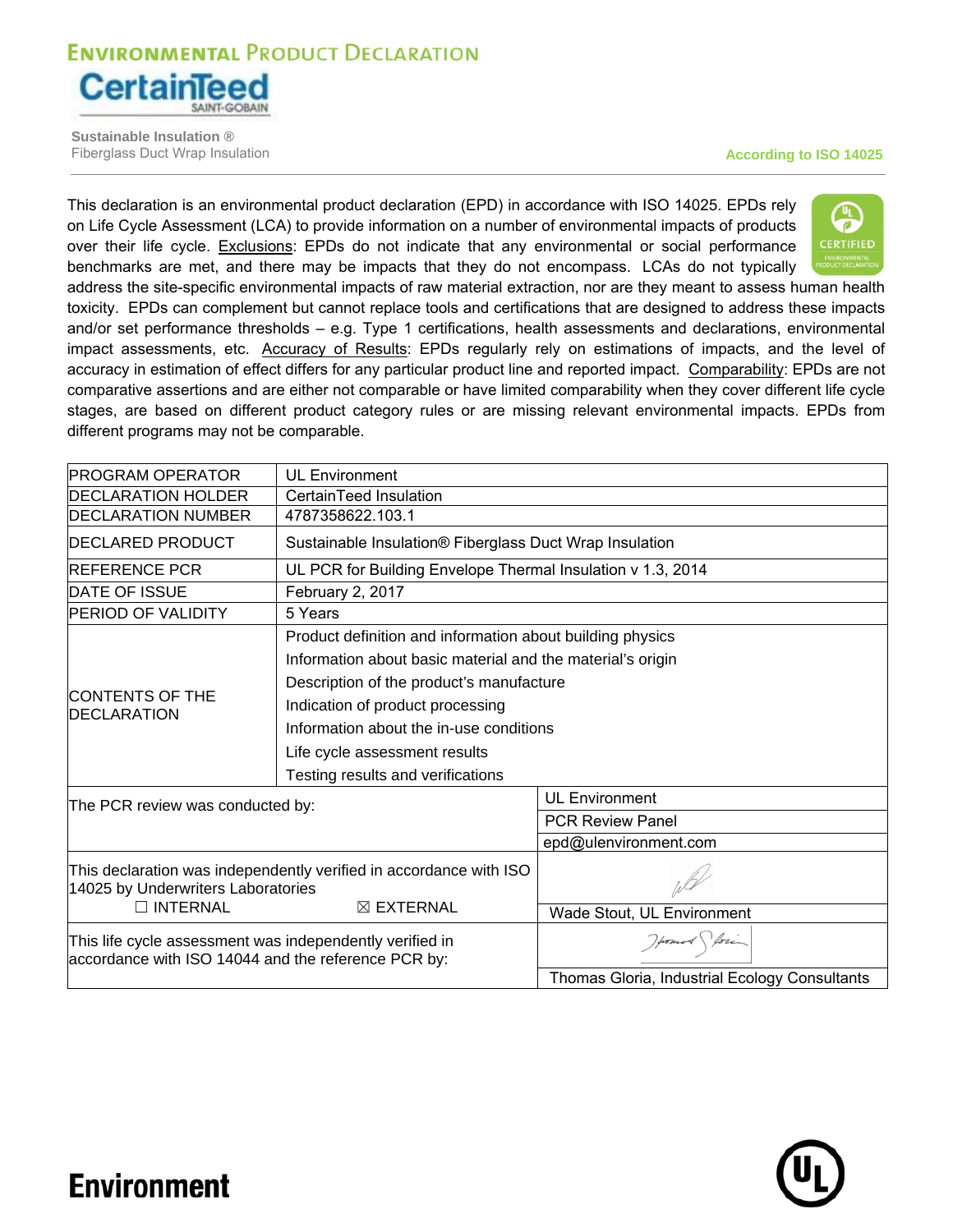

 **Sustainable Insulation ®** Fiberglass Duct Wrap Insulation **According to ISO 14025 According to ISO 14025** 

### **Product Definition and Information**

### **Product Description**

CertainTeed is dedicated to Building Responsibly™ with fiber glass insulation products that are engineered, produced and shipped with a commitment to minimizing environmental impact and improving energy savings. The CertainTeed Sustainable Insulation® Duct Wrap product line is an insulation material made of fiber glass that consists of rapidly renewable content, a high percentage of recycled glass, and a new plant-based binder that has no formaldehyde, harsh acrylics, dyes or unnecessary fire retardants added. The duct wrap insulation products included in this EPD are: WideWrap Duct Wrap Insulation, SoftTouch Duct Wrap Insulation, and Marine Duct Wrap Insulation. The sizes for the products in this EPD range from 1 to 4 inches thick and 344 to 688 grams per cubic feet.

The declared unit of the products reported in this document is 1 kilogram of insulation material plus 1 square meter of facing with a building service life of 60 years.

**Product Line** 



### **Features and Benefits**

Sustainable Duct Wrap Insulation is ideal for residential, commercial and institutional settings to insulate rectangular and round heating, ventilating, and air conditioning duct work.

- Made in U.S.
- Made using a rapidly renewable plantbased binder
- Made with recycled content (GreenCircle Certified)
- Helps create a health indoor environment (GREENGUARD Certified)
- Fire-retardant and high-temperature resistant
- Durable, easy to install, zero maintenance
- Contributes to LEED® points

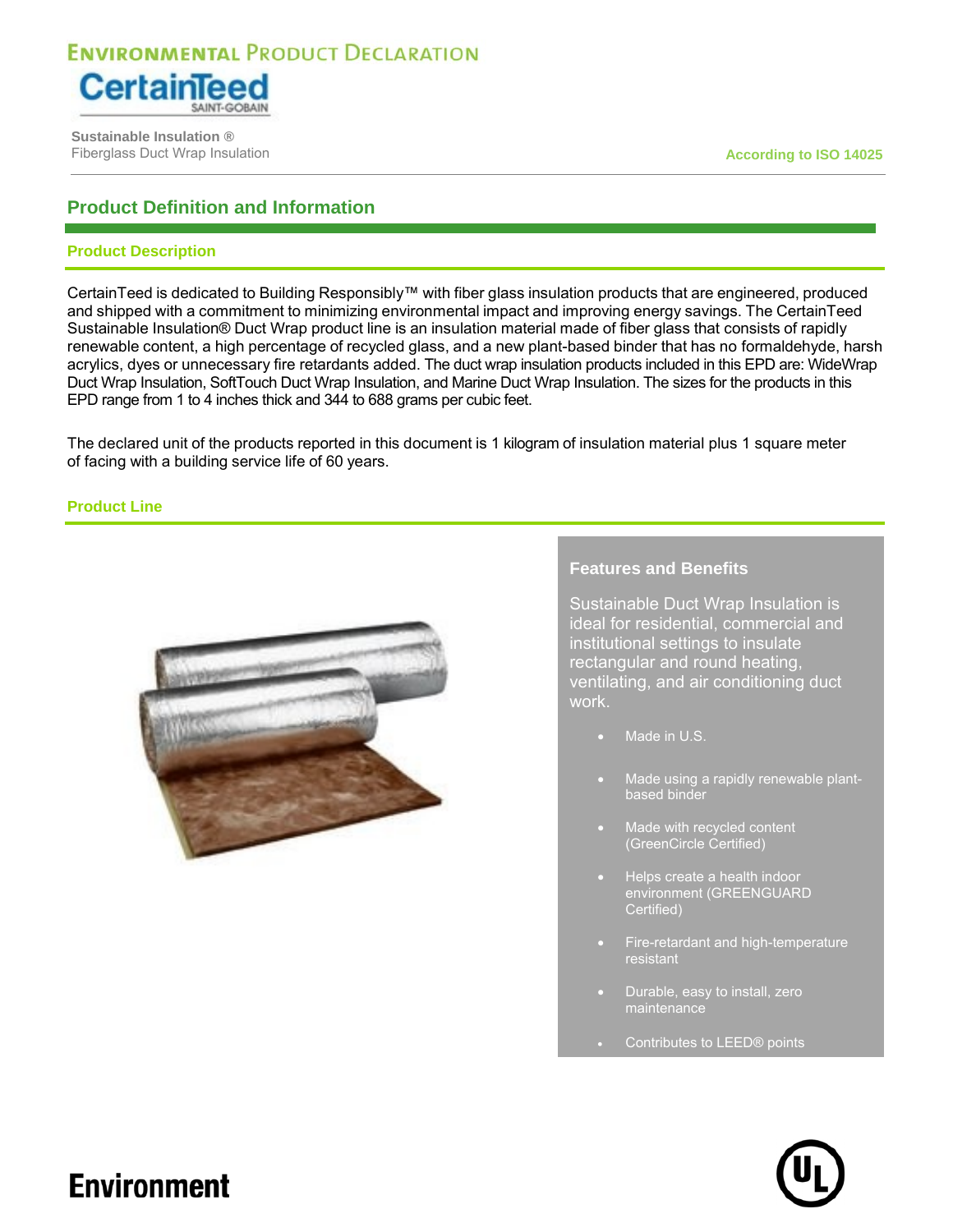

 **Sustainable Insulation ®** Fiberglass Duct Wrap Insulation **According to ISO 14025**

### **Manufacturing Locations**

CertainTeed manufacturing facilities that produce the Sustainable Blanket Insulation for this EPD are:

**Athens, GA Plant**  CertainTeed Insulation 425 Athena Drive, Athens, GA 30601

**Chowchilla, CA Plant**  CertainTeed Insulation 17775 Avenue 23 ½, Chowchilla, CA 93610

These facilities provided the primary data for this assessment and the results are based on the weighted average of production at the two facilities.

### **Application and Uses**

Sustainable Insulation is for residential and commercial use. CertainTeed Sustainable Duct Wrap Insulation is available in Faced or Unfaced insulation in a variety of R-values ranging from 3.8 to 13.5 with thicknesses ranging from 1 to 4 inches. CertainTeed Sustainable Duct Wrap Insulation acts to insulate rectangular and round heating, ventilating, and air conditioning ductwork.

### **Installation**

Sustainable Duct Wrap Insulation is made for easy handling and installation. CertainTeed Duct Wrap Insulation is installed by wrapping the insulation around the perimeter of the duct with the facing out. Adjacent sections of duct wrap are tightly butted with a 2" taping flap overlapping. Seams must be stapled with outward-clinching staples on approximately 6" centers.



**Health, Safety, and Environmental Aspects during Installation** 

Fiber glass insulation may cause temporary skin and respiratory irritation. During installation it is recommended that eye protection, disposable dust masks, gloves, hats, long sleeves and long pants are worn.

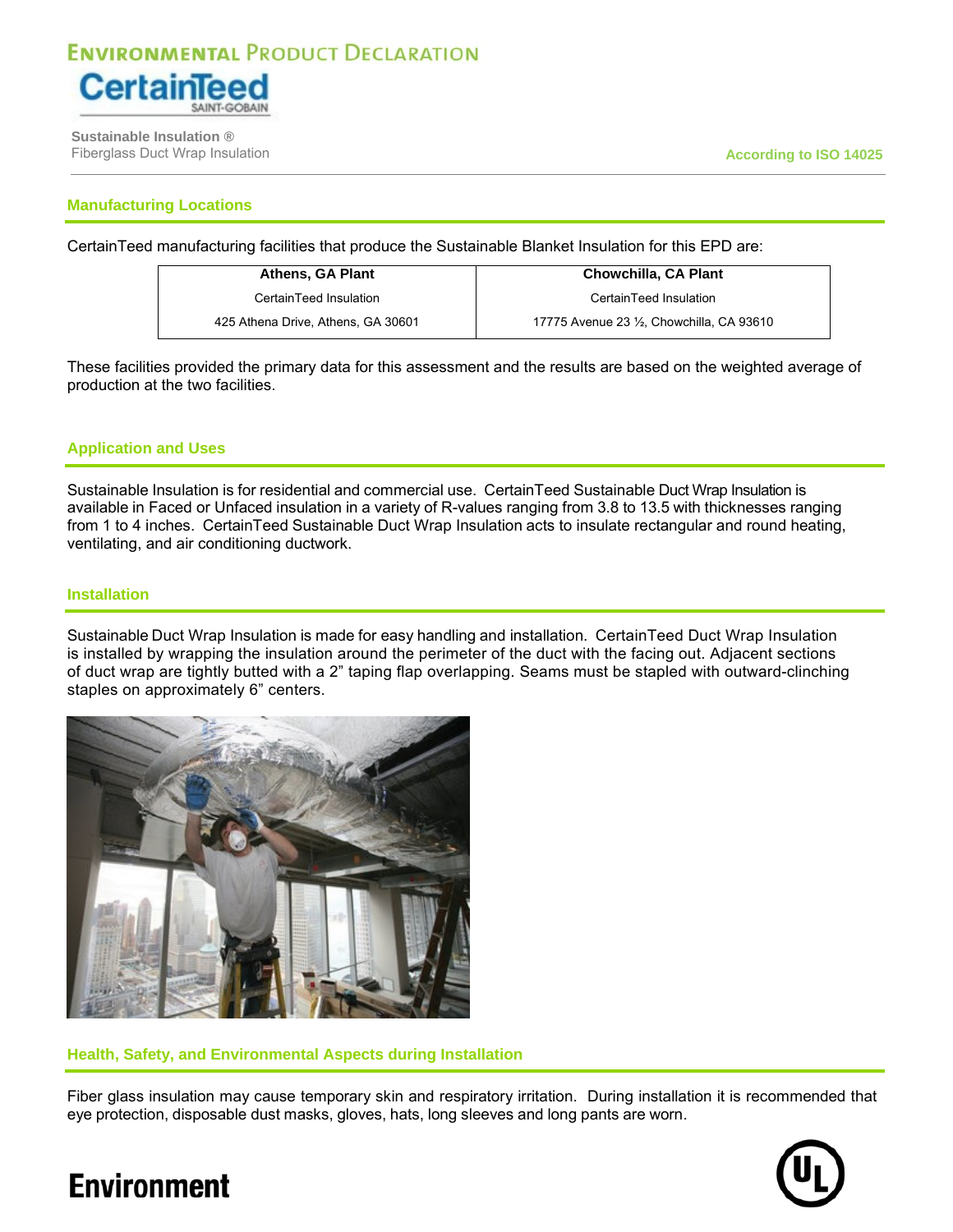

 **Sustainable Insulation ®** Fiberglass Duct Wrap Insulation **According to ISO 14025 According to ISO 14025** 

### **Material Content**

| <b>Component</b>                 | <b>Weight Percent</b> | <b>Recycled</b><br><b>Resource</b> | <b>Mineral</b><br><b>Resource</b> | <b>Renewable</b> | Origin        | <b>Transportation</b><br>Distance (km) |
|----------------------------------|-----------------------|------------------------------------|-----------------------------------|------------------|---------------|----------------------------------------|
|                                  |                       |                                    | <b>Glass Batch</b>                |                  |               |                                        |
| Cullet                           | 25% - 50%             | Υ                                  |                                   |                  | North America | $50 - 1000$                            |
| Sand                             | 15% - 50%             |                                    | Y                                 |                  | North America | 200-400                                |
| Soda Ash                         | < 15%                 |                                    | Y                                 |                  | North America | 400-3000                               |
| <b>Borates</b>                   | < 15%                 |                                    | Y                                 |                  | North America | 300-3500                               |
| Limestone                        | < 10%                 |                                    | Y                                 |                  | North America | 150-400                                |
| Manganese Dioxide                | $< 2\%$               |                                    | Y                                 |                  | North America | 700 - 3300                             |
| Feldspar                         | < 25%                 |                                    | Y                                 |                  | North America | 200-350                                |
|                                  |                       |                                    | <b>Binder</b>                     |                  |               |                                        |
| Bio-Based<br>Polycarboxylic Acid | 0%-50%                |                                    |                                   | Υ                | North America | $50 - 1000$                            |
| Sugars                           | $0\% - 50\%$          |                                    |                                   | Υ                | North America | 1200-3300                              |
| <b>Mineral Oil</b>               | 6%-30%                |                                    |                                   |                  | North America | 200 - 4300                             |
| Silane                           | $0\% - 6\%$           |                                    |                                   |                  | North America | 200 - 1400                             |
| <b>Additives</b>                 | $0\% - 8\%$           |                                    |                                   |                  | North America | $60 - 400$                             |

#### Table 1: Duct Wrap Insulation Product Specifications

The main components of insulation are the fiberglass and binder. Fiberglass is primarily made from a variety of inorganic minerals. CertainTeed's Green Binder is organic and plant based. The binder contains no added formaldehyde, harsh acrylics, dyes or unnecessary fire retardant chemicals.

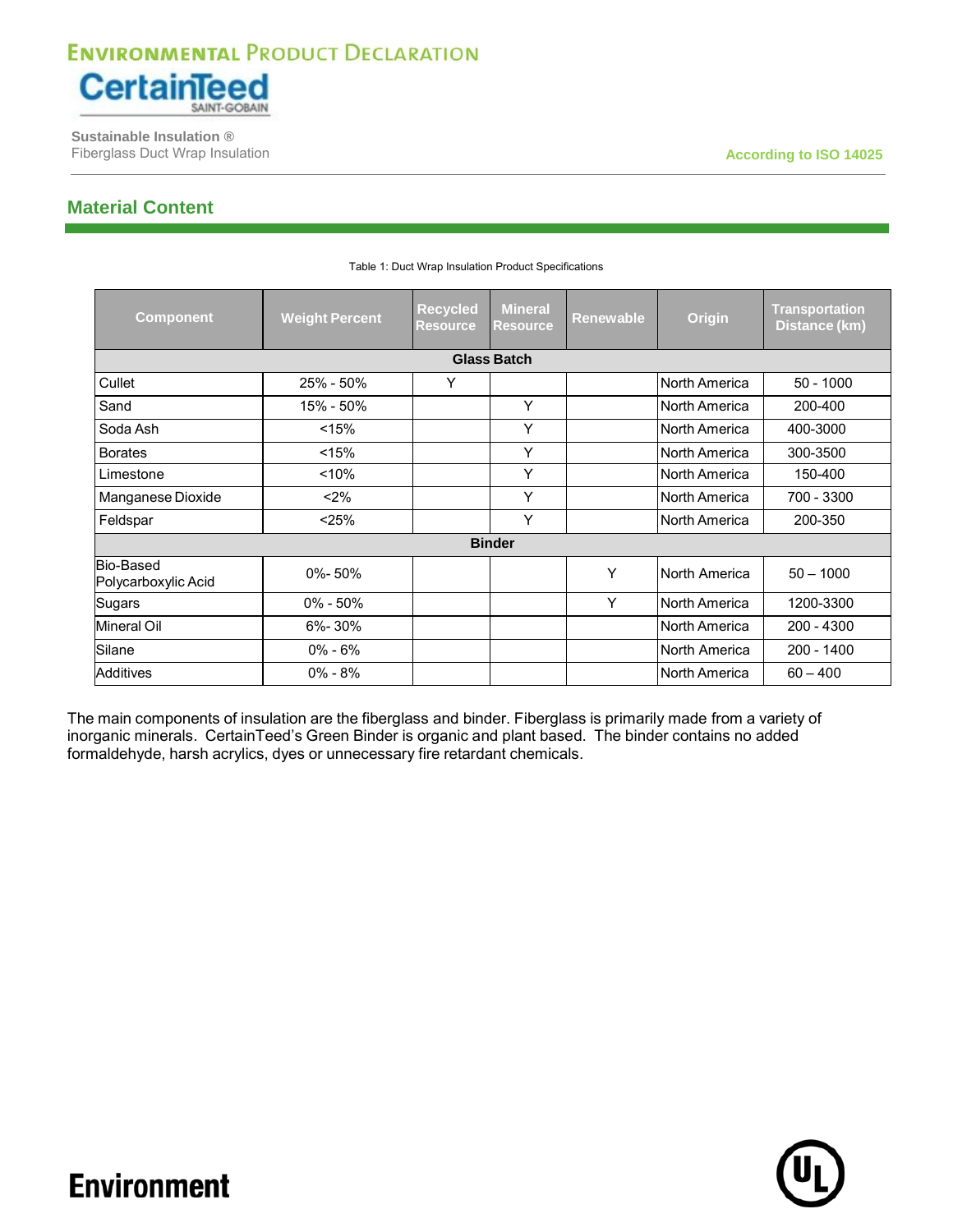

 **Sustainable Insulation ®** Fiberglass Duct Wrap Insulation **According to ISO 14025**

### **Manufacturing Process**



Figure 1: Duct Wrap Insulation Manufacturing Process

### **Health, Safety, and Environmental Aspects during Production**

CertainTeed Insulation Group has well-established Environmental, Health, and Safety, (EHS) and product stewardship programs, which help to enforce proper evaluation and monitoring of chemicals chosen to manufacture products. These programs ensure that all environmental, health, and safety requirements are met or exceeded to ensure the health and safety of all employees and contractors.

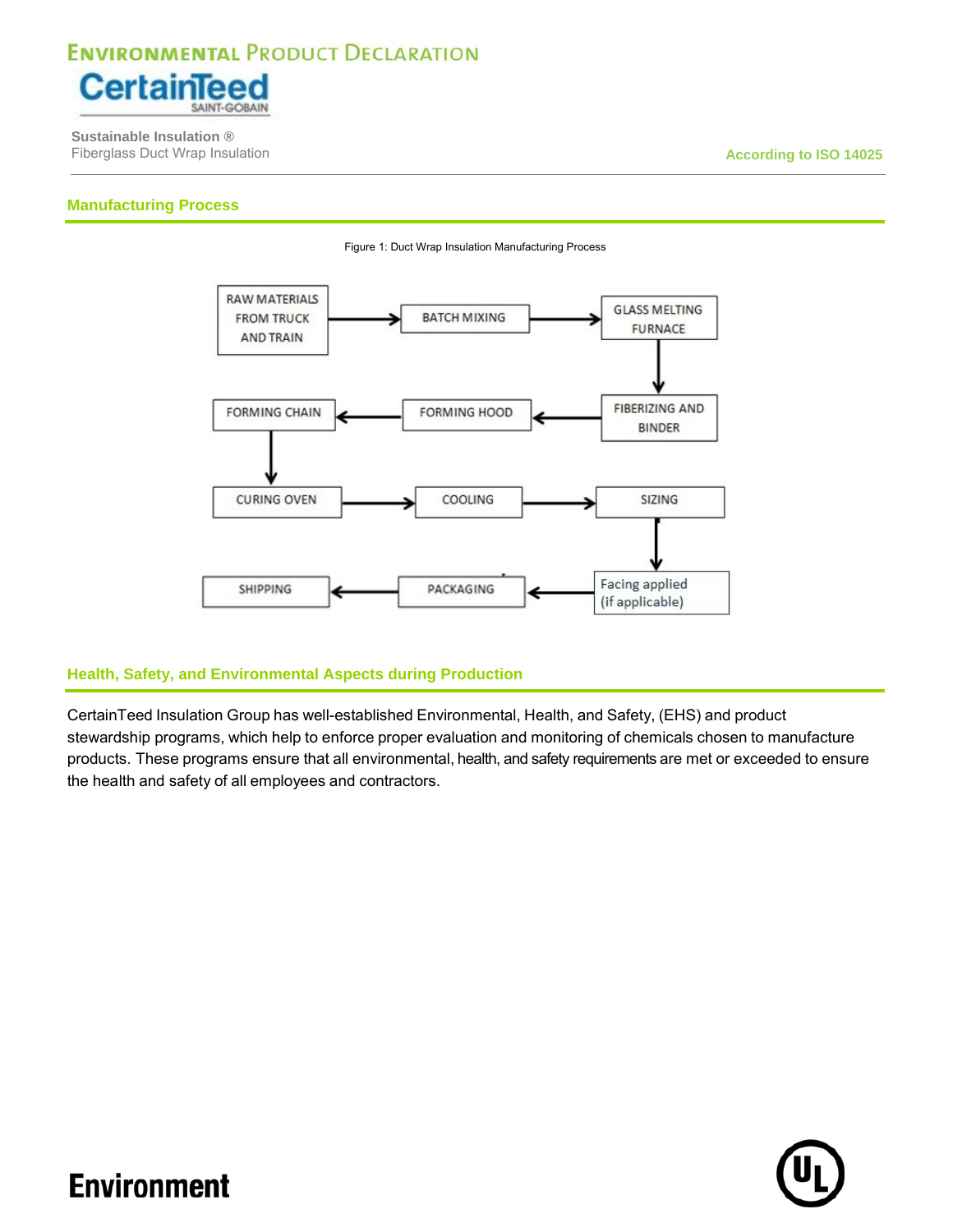

 **Sustainable Insulation ®** Fiberglass Duct Wrap Insulation **According to ISO 14025**

### **Life Cycle Assessment**

#### **Declared Unit**

The environmental impacts are reported per declared unit of a product and the declared unit is the basis for comparison in an LCA. For mechanical insulation, the functional unit is defined as 1 kilogram of insulation plus 1 square meter of facing with a building service life of 60 years.

### **Life Cycle Stages Assessed**

- 1. Production includes raw material production and shipping, insulation manufacturing, and final product packaging.
- 2. Final Product Shipping is the transportation of the final product from the manufacturing facilities to retailers and distributers.
- 3. Installation
- 4. Use (estimated building energy savings reported separately).
- 5. End of Life.

### **System Boundaries**

The life cycle analysis for the production of duct wrap insulation comprises the life cycle stages from cradle-tograve. It begins with the consideration of the duct wrap insulation production (extraction of raw materials, product manufacturing and packaging), product shipping to installation and use, and end-of-life stages, as shown in Figure 2 to the right. Manufacturing overhead (heating & lighting) was included in the system boundary.



Figure 2: Duct Wrap Insulation System Boundaries

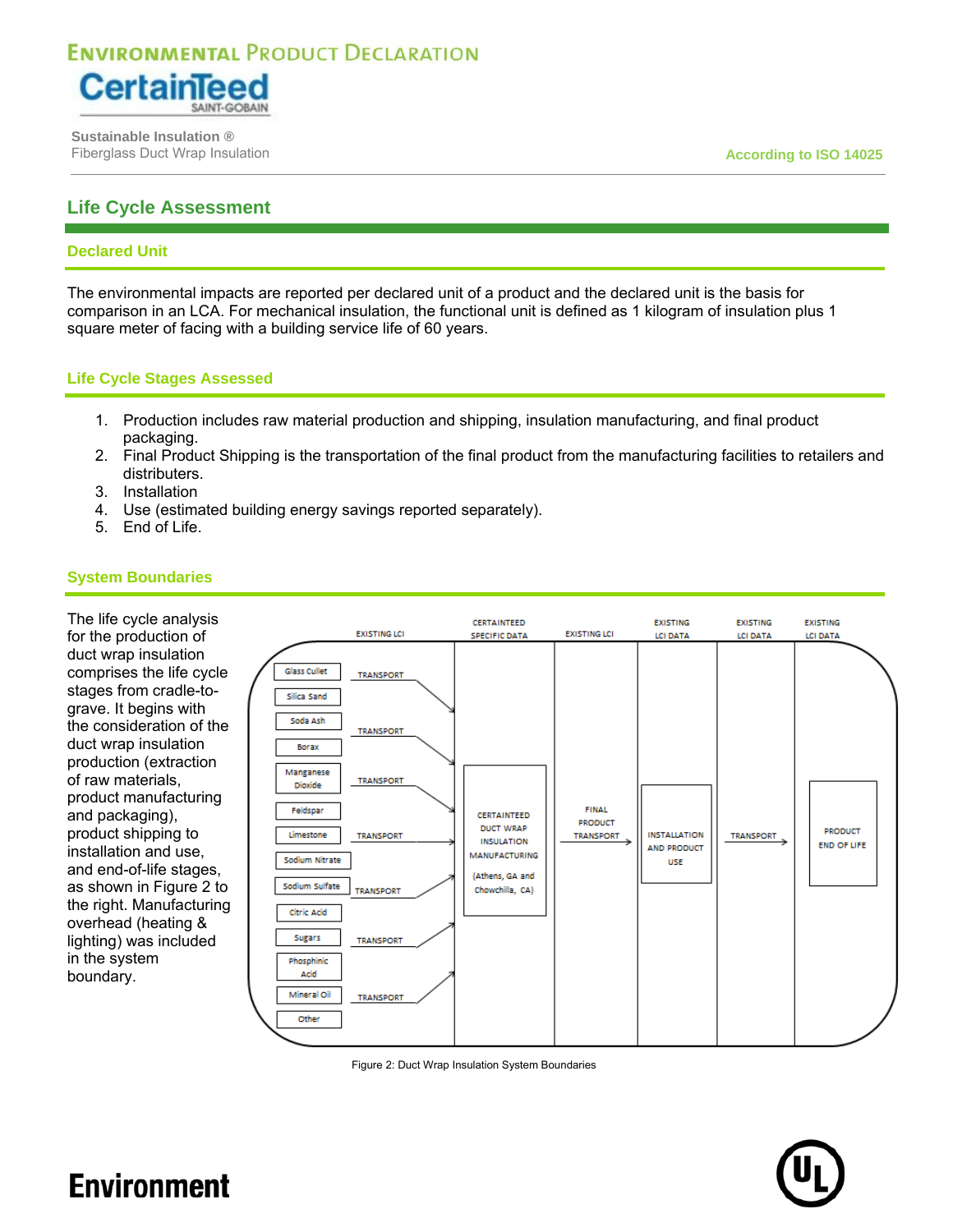

 **Sustainable Insulation ®** Fiberglass Duct Wrap Insulation **According to ISO 14025**

### **Assumptions**

Life cycle assessment requires that assumptions are made to constrain the project boundary or model processes when little to no data is available. In this study of Sustainable Duct Wrap Insulation, the following assumptions were made:

- Off-spec materials are disposed of in a landfill.
- Installation is done by hand, so requires no external energy input.
- Installation is assumed to have a 0% scrap rate, since installers commonly use scrap pieces to fill other gaps such that very little to no scrap remains.
- End-of-life disposal of the product is assumed to be landfill.

### **Cut-off Criteria**

Processes whose total contribution to the final result, with respect to their mass and in relation to all considered impact categories, is less than 2% can be neglected. Energy flows may be excluded if less than 1% of the cumulative energy and of the selected impact categories.

The sum of the neglected processes may not exceed 5% by mass of the considered impact categories. For that a documented assumption is admissible.

For Hazardous Substances, as defined by the U.S. Occupational Health and Safety Act, the following requirements apply:

- The Life Cycle Inventory (LCI) of hazardous substances will be included, if the inventory is available.
- If the LCI for a hazardous substance is not available, the substance will appear as an input in the LCI of the product, if its mass represents more than 0.1% of the product composition.
- If the LCI of a hazardous substance is approximated by modeling another substance, documentation will be provided.

This EPD is in compliance with the cut-off criteria. No processes were neglected or excluded. Capital items for the production processes (machines, buildings, etc.) were not taken into consideration.

#### **Transportation**

Both the Athens and Chowchilla facilities provided shipping distances and modes of all raw materials which were used in this study. The final product is typically sold within North American boundaries and is transported by truck. The average distance the product is shipped was accounted for in this study.

#### **Period under Consideration**

The data used refer to the production processes of the Athens and Chowchilla facilities from January 2015 – December 2015.

#### **Background Data**

For life cycle modeling the SimaPro v8.1 Software System for Life Cycle Engineering, a recognized LCA modeling software program, was used. All background data sets relevant for production and disposal were taken from this software.

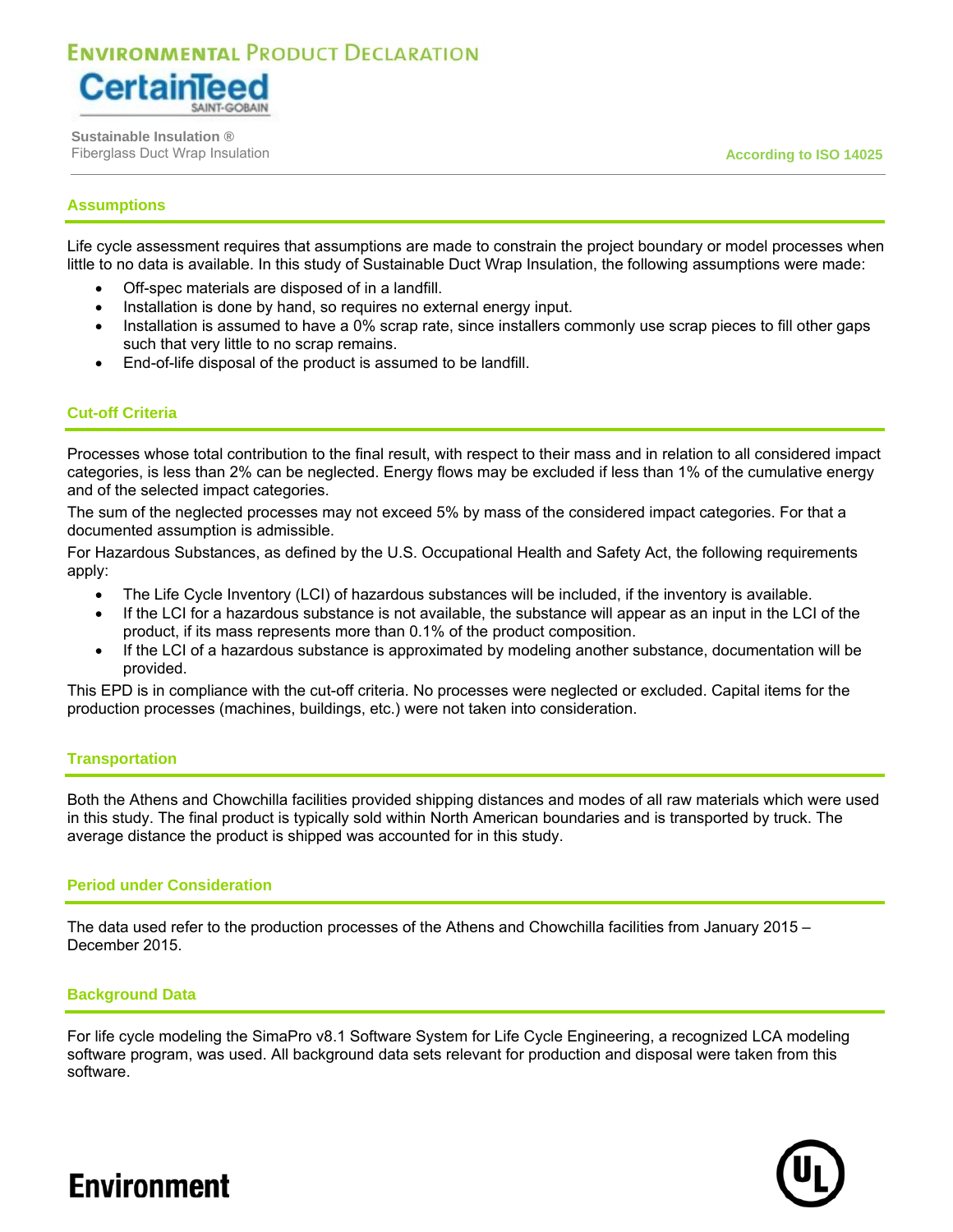

 **Sustainable Insulation ®** Fiberglass Duct Wrap Insulation **According to ISO 14025**

### **Data Quality**

For the data used in this LCA, the data quality is considered to be good to high quality. The data and data sets cover all relevant process steps and technologies over the supply chain of the represented Sustainable Insulation products. The majority of secondary data sets are from the SimaPro v8.1 database and wherever secondary data are used, the study adopts critically reviewed data wherever possible for consistency, precision, and reproducibility to limit uncertainty. The data used are complete and representative of North America in terms of the geographic and technological coverage and is of a recent vintage, i.e. less than ten years old.

#### **Allocation**

Energy and water allocation for both facilities is based on production mass. Both facilities produce sustainable insulation but sustainable insulation is not the only product made at each of the facilities. Production of the sustainable duct wrap insulation at both facilities is based on mass of production. Results were calculated based on a weighted average of the facilities. This manufacturing flow data was combined with resource extraction, processing, transportation, installation, use, and disposition to landfill.

Due to the low density of the product, product shipment amounts are restricted by volume. Sensitivity analysis was performed by varying the final product transportation weight by +/- 25%. The overall life cycle was influenced by less than 1.0%.

#### **Use Stage**

The useful life of this product is 60 years, and CertainTeed provides a Lifetime Limited Insulation Warranty on all fiberglass building insulation products. The energy savings benefits of CertainTeed Sustainable Duct Wrap Insulation are reported separately.

#### **End-of-Life**

The duct wrap insulation is usually deconstructed and loaded onto a truck or dumpster at the decommissioning of a building. The product was modeled as being disposed of in a landfill. There are currently no end-of-life recycling programs formally established across the industry.

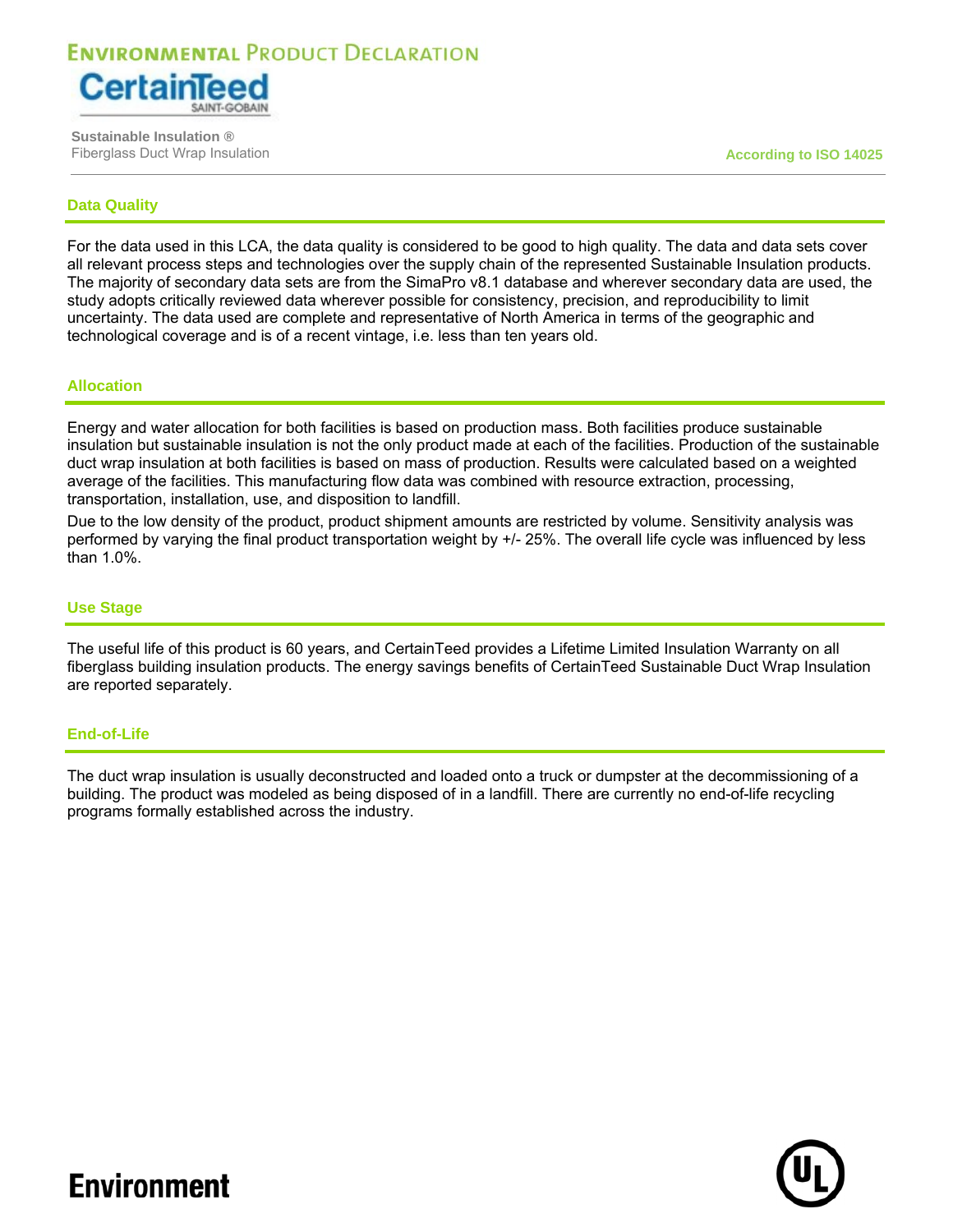

 **Sustainable Insulation ®** Fiberglass Duct Wrap Insulation **According to ISO 14025 According to ISO 14025** 

### **Life Cycle Assessment Results**

### **Use of Material and Energy Resources**

|                              |                | <b>Sustainable Duct Wrap</b><br><b>Insulation</b> | <b>Sustainable Duct Wrap</b><br><b>Insulation</b> |
|------------------------------|----------------|---------------------------------------------------|---------------------------------------------------|
| <b>Total Primary Energy</b>  | <b>Unit</b>    | (without Facing)                                  | (with Facing)                                     |
| Non-renewable primary energy | MJ-Ea          | 4.81E+01                                          | $5.16E + 01$                                      |
| Renewable primary energy     | MJ-Eq          | 4.19E+00                                          | $9.53E + 00$                                      |
| Non-renewable materials      | kg             | 8.91E-01                                          | 9.02E-01                                          |
| Renewable materials          | kg             | $0.00E + 00$                                      | $0.00E + 00$                                      |
| Water use                    | m <sup>3</sup> | 1.76E-03                                          | 1.81E-03                                          |

#### Table 2: Total Primary Energy Use and Material Resources per Declared Unit

#### Table 3: Total Primary Energy Detail by Source Type per Declared Unit

|                              |             | <b>Sustainable Duct Wrap</b><br><b>Insulation</b> | <b>Sustainable Duct Wrap</b><br><b>Insulation</b> |
|------------------------------|-------------|---------------------------------------------------|---------------------------------------------------|
| <b>Primary Energy Source</b> | <b>Unit</b> | (without Facing)                                  | (with Facing)                                     |
| <b>Nonrenewable</b>          |             |                                                   |                                                   |
| Fossil Oil                   | MJ-Eq       | 8.76E+00                                          | $1.02E + 01$                                      |
| Coal                         | MJ-Eq       | 8.13E+00                                          | $9.02E + 00$                                      |
| <b>Natural Gas</b>           | MJ-Ea       | 1.44E+01                                          | 1.50E+01                                          |
| Uranium                      | MJ-Ea       | $2.87E + 00$                                      | $3.42E + 00$                                      |
| <b>Renewable</b>             |             |                                                   |                                                   |
| Wind Power                   | MJ-Eq       | 6.92E-02                                          | 8.70E-02                                          |
| Solar Power                  | MJ-Ea       | 7.26E-04                                          | 9.64E-04                                          |
| Geothermal                   | MJ-Eq       | 9.62E-03                                          | 9.62E-03                                          |
| <b>Hydro Power</b>           | MJ-Ea       | 5.58E-01                                          | 6.11E-01                                          |
| <b>Biomass</b>               | MJ-Ea       | $3.50E + 00$                                      | 8.77E+00                                          |

Figure 3: Duct Wrap Insulation Non-Renewable Energy by Source, with and without Facing



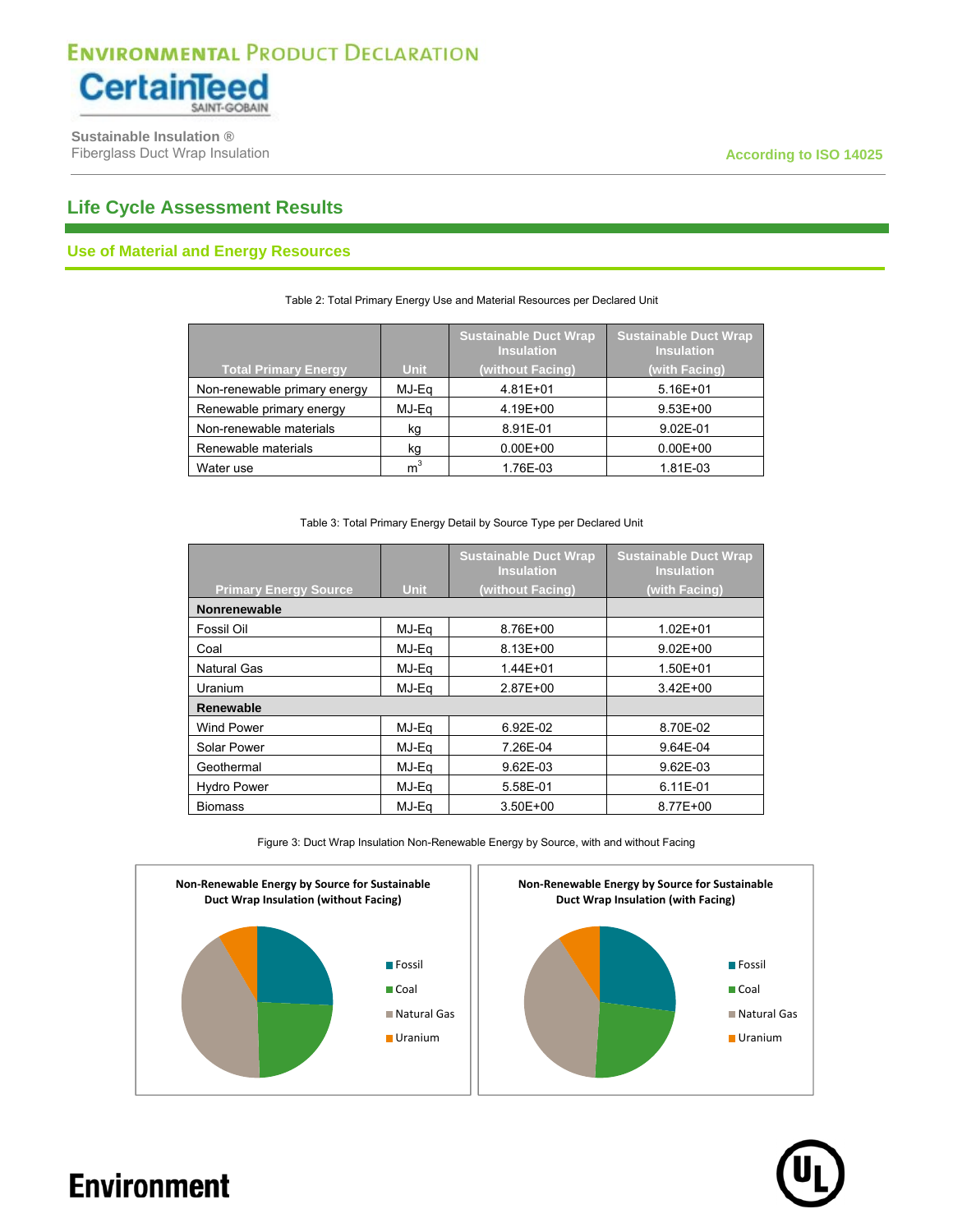

 **Sustainable Insulation ®** Fiberglass Duct Wrap Insulation **According to ISO 14025 According to ISO 14025** 



Figure 4: Duct Wrap Insulation Renewable Energy by Source, with and without Facing

### **Primary Energy by Life Cycle Stages**

The pie chart on the right shows that the production process, which includes the raw materials, manufacture, and packaging is the most energy intensive stage of the CertainTeed Sustainable Duct Wrap Insulation Life Cycle. The use phase of insulation accounts for none of the primary energy use because it is a passive product.



Figure 5: Duct Wrap Insulation Primary Energy by Life Cycle Stage, with and without Facing

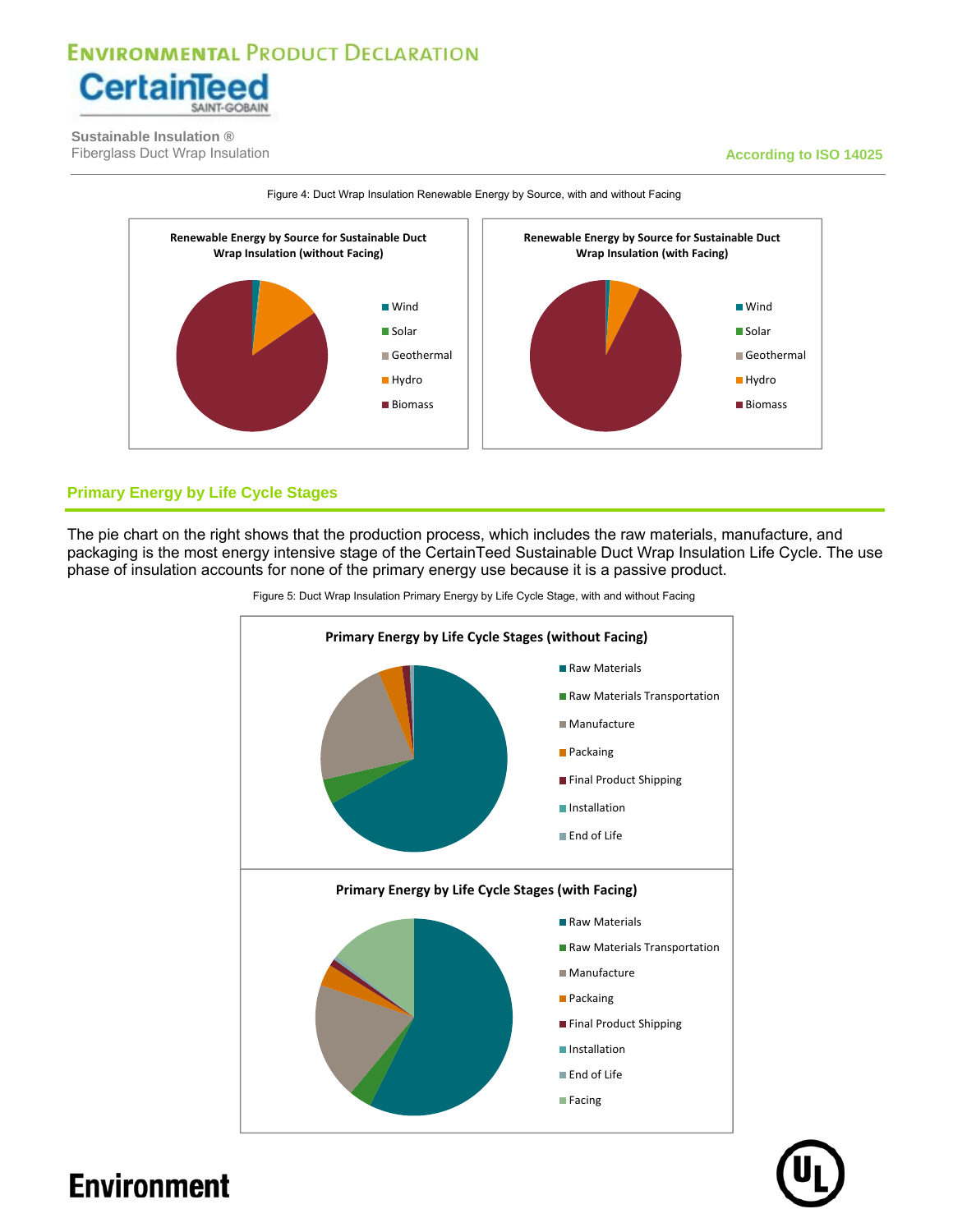

 **Sustainable Insulation ®** Fiberglass Duct Wrap Insulation **According to ISO 14025 According to ISO 14025** 

### **Life Cycle Waste to Disposal**

|                                         |      | <b>Production Stage</b> |                                               |                    |                  |                                                   |                |                       |                                   |
|-----------------------------------------|------|-------------------------|-----------------------------------------------|--------------------|------------------|---------------------------------------------------|----------------|-----------------------|-----------------------------------|
| <b>Waste</b><br>Category                | Unit | Raw<br><b>Materials</b> | <b>Raw Materials</b><br><b>Transportation</b> | <b>Manufacture</b> | <b>Packaging</b> | <b>Final</b><br><b>Product</b><br><b>Shipping</b> | <b>Install</b> | End of<br><b>Life</b> | <b>Total</b><br><b>w/o Facing</b> |
| <b>Hazardous</b><br>waste               | kg   | 6.50E-03                | 3.05E-07                                      | 2.04E-06           | 1.21E-06         | 9.39E-08                                          | 2.07E-07       | 1.05E-07              | 6.50E-03                          |
| <b>Non</b><br><b>Hazardous</b><br>waste | kg   | 2.41E-01                | 2.07E-03                                      | 5.26E-02           | .80E-03          | 6.39E-04                                          | 5.09E-02       | 1.00E+00              | 1.35E+00                          |
| Radioactive<br>waste                    | kg   | 4.93E-05                | 2.89E-07                                      | 1.13E-06           | 5.95E-07         | 8.92E-08                                          | 3.63E-08       | 5.59E-08              | 5.15E-05                          |

Table 4: Total Waste Output for Sustainable Duct Wrap Insulation per Declared Unit, without Facing

Table 5: Total Waste Output for Sustainable Duct Wrap Insulation per Declared Unit, with Facing

|                            |             | <b>Total</b> |             | <b>Total</b> |
|----------------------------|-------------|--------------|-------------|--------------|
| Waste Category             | <b>Unit</b> | w/o Facing   | +1m2 Facing | w/Facing     |
| <b>Hazardous waste</b>     | kg          | 6.50E-03     | 2.51E-05    | 6.52E-03     |
| <b>Non Hazardous waste</b> | kg          | 1.35E+00     | 2.09E-02    | 1.37E+00     |
| <b>Radioactive waste</b>   | kg          | 5.15E-05     | $5.01E-06$  | 5.65E-05     |

#### Figure 6: Duct Wrap Insulation Waste Outflow by Life Cycle Stage, with and without Facing



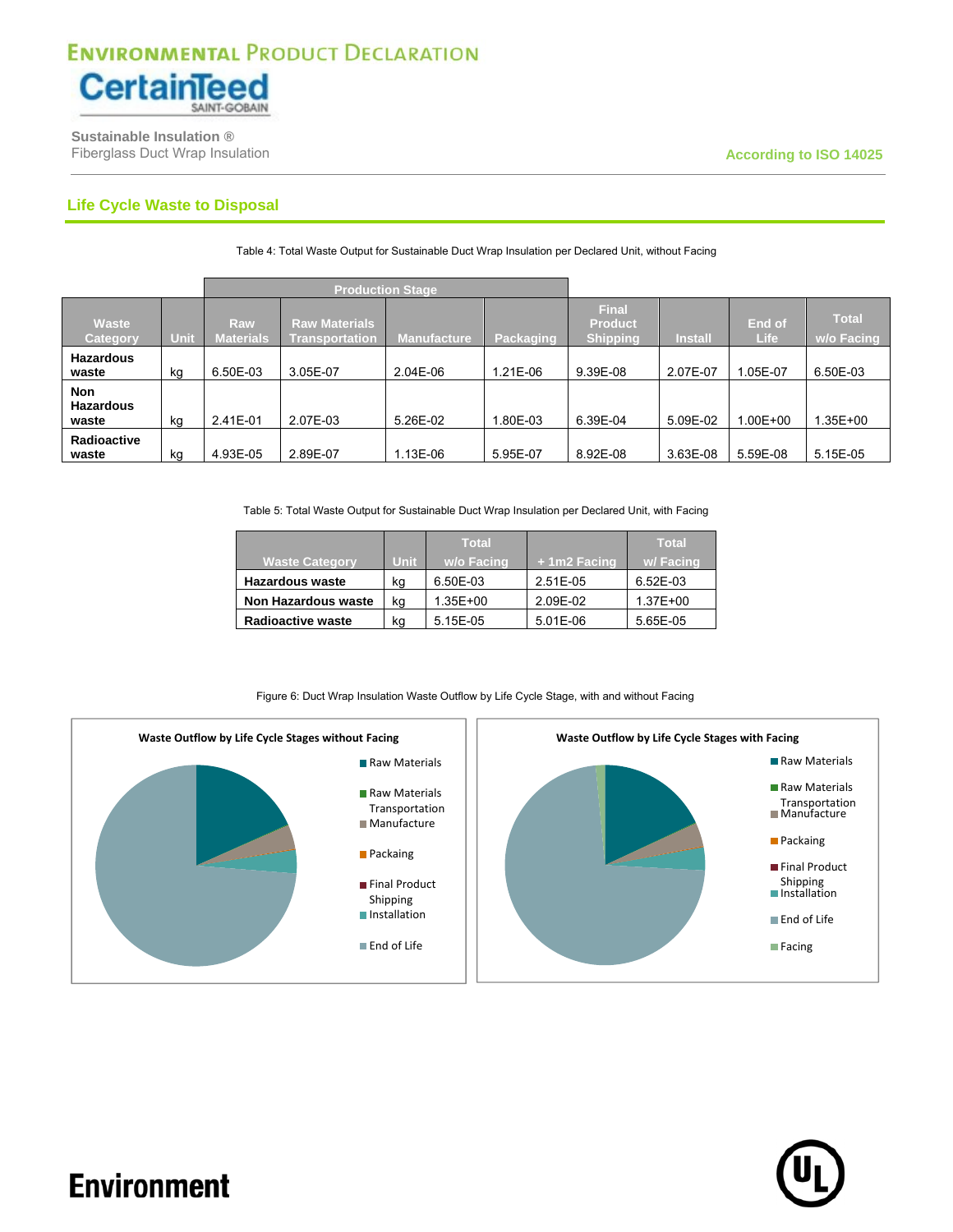

 **Sustainable Insulation ®** Fiberglass Duct Wrap Insulation **According to ISO 14025 According to ISO 14025** 

### **Life Cycle Impact Assessment**

The environmental impacts listed below were assessed throughout the life cycle of Sustainable Duct Wrap Insulation, including production, final product shipping, installation, and end-of-life as defined above.

|                                        | <b>Impact Category (TRACI)</b>               |                                          |                                           |                                                    |                                               |  |  |  |  |
|----------------------------------------|----------------------------------------------|------------------------------------------|-------------------------------------------|----------------------------------------------------|-----------------------------------------------|--|--|--|--|
|                                        | <b>Global</b><br>Warming<br><b>Potential</b> | <b>Acidification</b><br><b>Potential</b> | <b>Eutrophication</b><br><b>Potential</b> | <b>Smog</b><br><b>Creation</b><br><b>Potential</b> | Ozone<br><b>Depletion</b><br><b>Potential</b> |  |  |  |  |
|                                        | kg CO <sub>2</sub> eq                        | kg SO <sub>2</sub> eq                    | kg N eq                                   | kg O3 eq                                           | kg CFC-11 eg                                  |  |  |  |  |
| <b>Raw Materials</b>                   |                                              |                                          |                                           |                                                    |                                               |  |  |  |  |
|                                        | 1.49E+00                                     | 1.19E-02                                 | 4.49E-03                                  | 1.33E-01                                           | 2.13E-07                                      |  |  |  |  |
| <b>Raw Materials</b><br>Transportation | 1.67E-01                                     | 1.32E-03                                 | 1.13E-04                                  | 4.08E-02                                           | 2.95E-10                                      |  |  |  |  |
| <b>Manufacture</b>                     | 7.58E-01                                     | 6.19E-03                                 | 1.64E-04                                  | 3.47E-02                                           | 5.54E-09                                      |  |  |  |  |
| Packaging                              | 7.01E-02                                     | 2.82E-04                                 | 7.50E-05                                  | 3.81E-03                                           | 1.00E-09                                      |  |  |  |  |
| <b>Final Product</b><br>Shipping       | 5.15E-02                                     | 2.85E-04                                 | 2.71E-05                                  | 8.21E-03                                           | 9.09E-11                                      |  |  |  |  |
| <b>Installation</b>                    | 3.24E-03                                     | 1.48E-05                                 | 1.17E-05                                  | 2.27E-04                                           | 2.36E-10                                      |  |  |  |  |
| <b>End of Life</b>                     | 1.71E-02                                     | 1.08E-04                                 | 1.40E-05                                  | 3.06E-03                                           | 2.84E-09                                      |  |  |  |  |
| Total w/o Facing*                      | 2.56E+00                                     | $2.01E-02$                               | 4.89E-03                                  | 2.24E-01                                           | 2.23E-07                                      |  |  |  |  |
| 1 m2 Facing                            | 2.06E-01                                     | 1.42E-03                                 | 6.48E-04                                  | 2.27E-02                                           | 1.72E-08                                      |  |  |  |  |
| Total w/ Facing*                       | 2.76E+00                                     | 2.15E-02                                 | 5.54E-03                                  | 2.47E-01                                           | 2.41E-07                                      |  |  |  |  |

Table 6: TRACI Environmental Impact Potentials for Sustainable Duct Wrap Insulation per Declared Unit (North America)

\*May not sum to total due to rounding.



Figure 7: Duct Wrap Insulation Environmental Impact Potentials by Life Cycle Stage, without Facing (TRACI – North America)

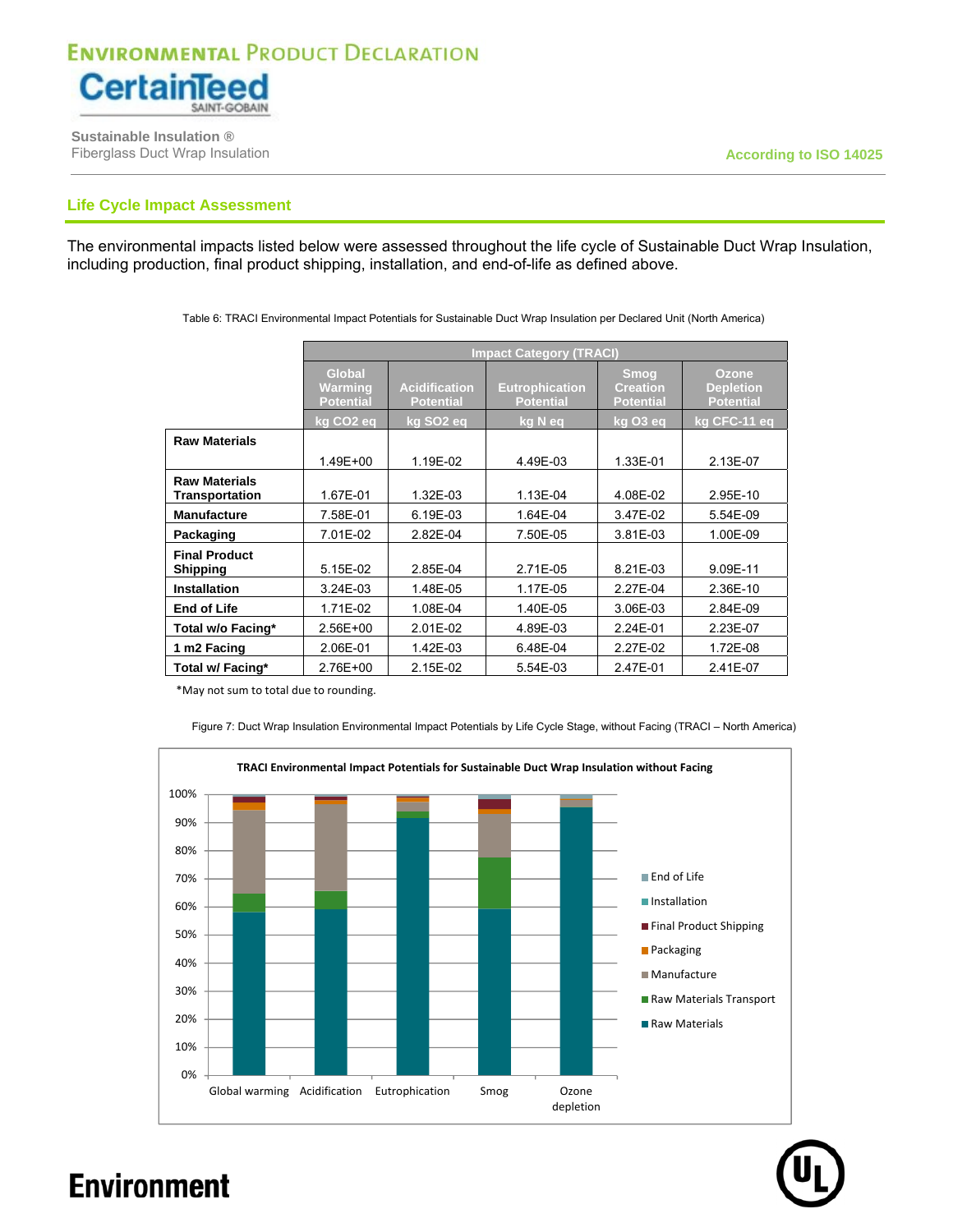

 **Sustainable Insulation ®** Fiberglass Duct Wrap Insulation **According to ISO 14025 According to ISO 14025** 

#### 0% 10% 20% 30% 40% 50% 60% 70% 80% 90% 100% Global warming Acidification Eutrophication Smog Ozone depletion **TRACI Environmental Impact Potentials for Sustainable Duct Wrap Insulation with Facing Facing End of Life Installation Final Product Shipping Packaging** Manufacture Raw Materials Transport Raw Materials

Figure 8: Duct Wrap Insulation Environmental Impact Potentials by Life Cycle Stage, with Facing (TRACI – North America)

Table 7: CML Environmental Impact Potentials for Sustainable Duct Wrap Insulation per Declared Unit (Outside North America)

|                                         | <b>Impact Category (CML)</b>                 |                                          |                                           |                                                       |                                                      |  |  |  |  |
|-----------------------------------------|----------------------------------------------|------------------------------------------|-------------------------------------------|-------------------------------------------------------|------------------------------------------------------|--|--|--|--|
|                                         | <b>Global</b><br>Warming<br><b>Potential</b> | <b>Acidification</b><br><b>Potential</b> | <b>Eutrophication</b><br><b>Potential</b> | <b>Photochemical</b><br>oxidation<br><b>Potential</b> | <b>Ozone</b><br><b>Depletion</b><br><b>Potential</b> |  |  |  |  |
|                                         | kg CO <sub>2</sub> eg                        | kg SO <sub>2</sub> eq                    | kg PO4 eq                                 | kg C2H4 eg                                            | kg CFC-11 eq                                         |  |  |  |  |
| <b>Raw Materials</b>                    |                                              |                                          |                                           |                                                       |                                                      |  |  |  |  |
|                                         | 1.49E+00                                     | 1.20E-02                                 | 2.56E-03                                  | 5.30E-04                                              | 1.73E-07                                             |  |  |  |  |
| <b>Raw Materials</b><br>Transportation  | 1.67E-01                                     | 1.03E-03                                 | 2.30E-04                                  | 3.34E-05                                              | 1.85E-10                                             |  |  |  |  |
| <b>Manufacture</b>                      | 7.58E-01                                     | 6.84E-03                                 | 2.21E-04                                  | 2.82E-04                                              | 4.16E-09                                             |  |  |  |  |
| Packaging                               | 7.01E-02                                     | 2.80E-04                                 | 4.87E-05                                  | 1.37E-05                                              | 6.82E-10                                             |  |  |  |  |
| <b>Final Product</b><br><b>Shipping</b> | 5.15E-02                                     | 2.29E-04                                 | 4.81E-05                                  | 1.01E-05                                              | 5.69E-11                                             |  |  |  |  |
| <b>Installation</b>                     | 3.24E-03                                     | 1.41E-05                                 | 5.91E-06                                  | 1.50E-06                                              | 1.73E-10                                             |  |  |  |  |
| <b>End of Life</b>                      | 1.71E-02                                     | 8.72E-05                                 | 1.92E-05                                  | 3.53E-06                                              | 2.13E-09                                             |  |  |  |  |
| Total w/o Facing*                       | 2.56E+00                                     | 2.05E-02                                 | 3.14E-03                                  | 8.73E-04                                              | 1.80E-07                                             |  |  |  |  |
| 1 m2 Facing                             | 2.06E-01                                     | 1.35E-03                                 | 3.77E-04                                  | 5.84E-05                                              | 1.24E-08                                             |  |  |  |  |
| Total w/ Facing*                        | 2.76E+00                                     | 2.19E-02                                 | 3.51E-03                                  | 9.32E-04                                              | 1.92E-07                                             |  |  |  |  |

\*May not sum to total due to rounding.

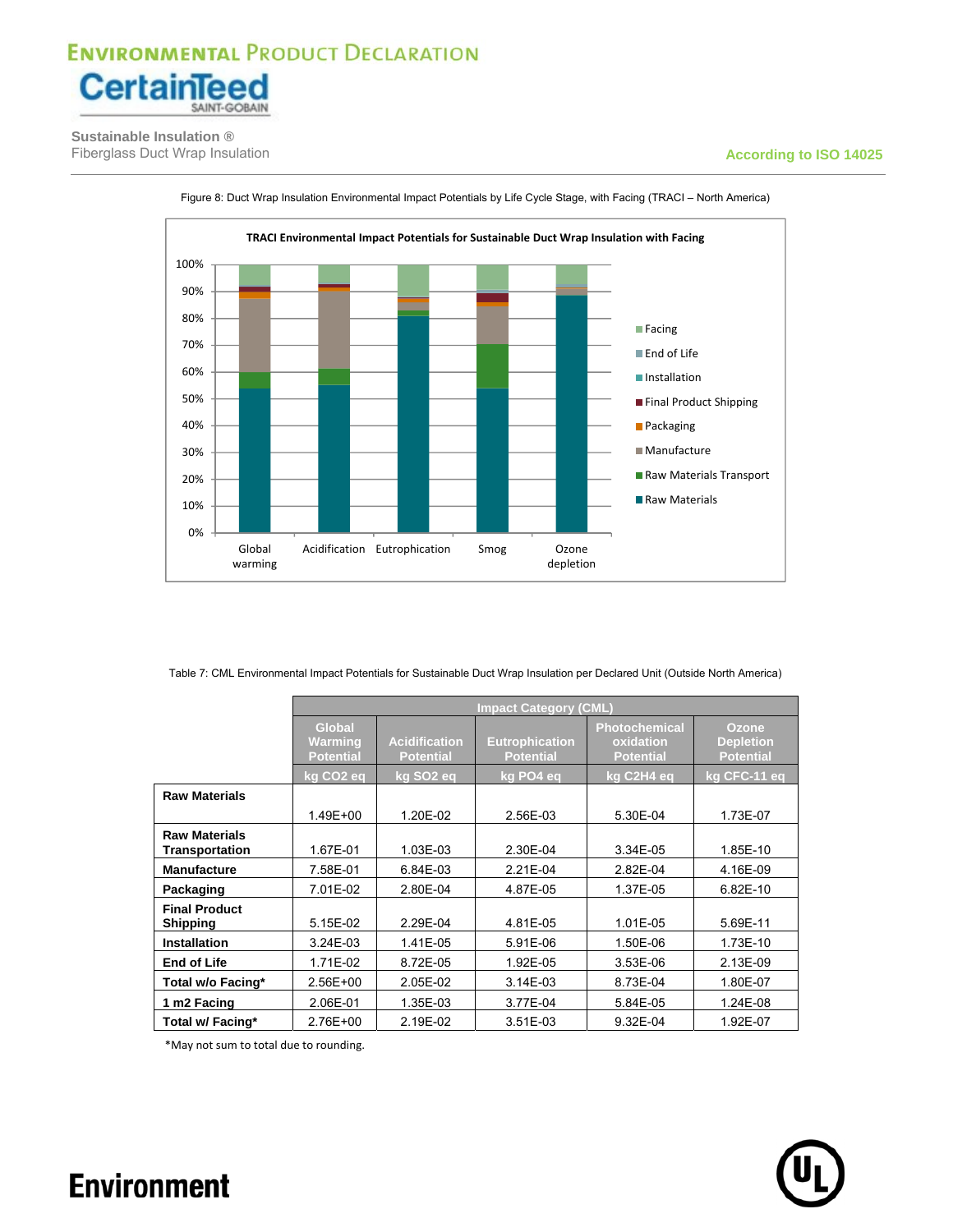

 **Sustainable Insulation ®** Fiberglass Duct Wrap Insulation **According to ISO 14025 According to ISO 14025** 



Figure 9: Duct Wrap Insulation Environmental Impact Potentials by Life Cycle Stage, without Facing (CML – Outside North America)



**Oxidation** 

depletion

Figure 10: Duct Wrap Insulation Environmental Impact Potentials by Life Cycle Stage, with Facing (CML – Outside North America)

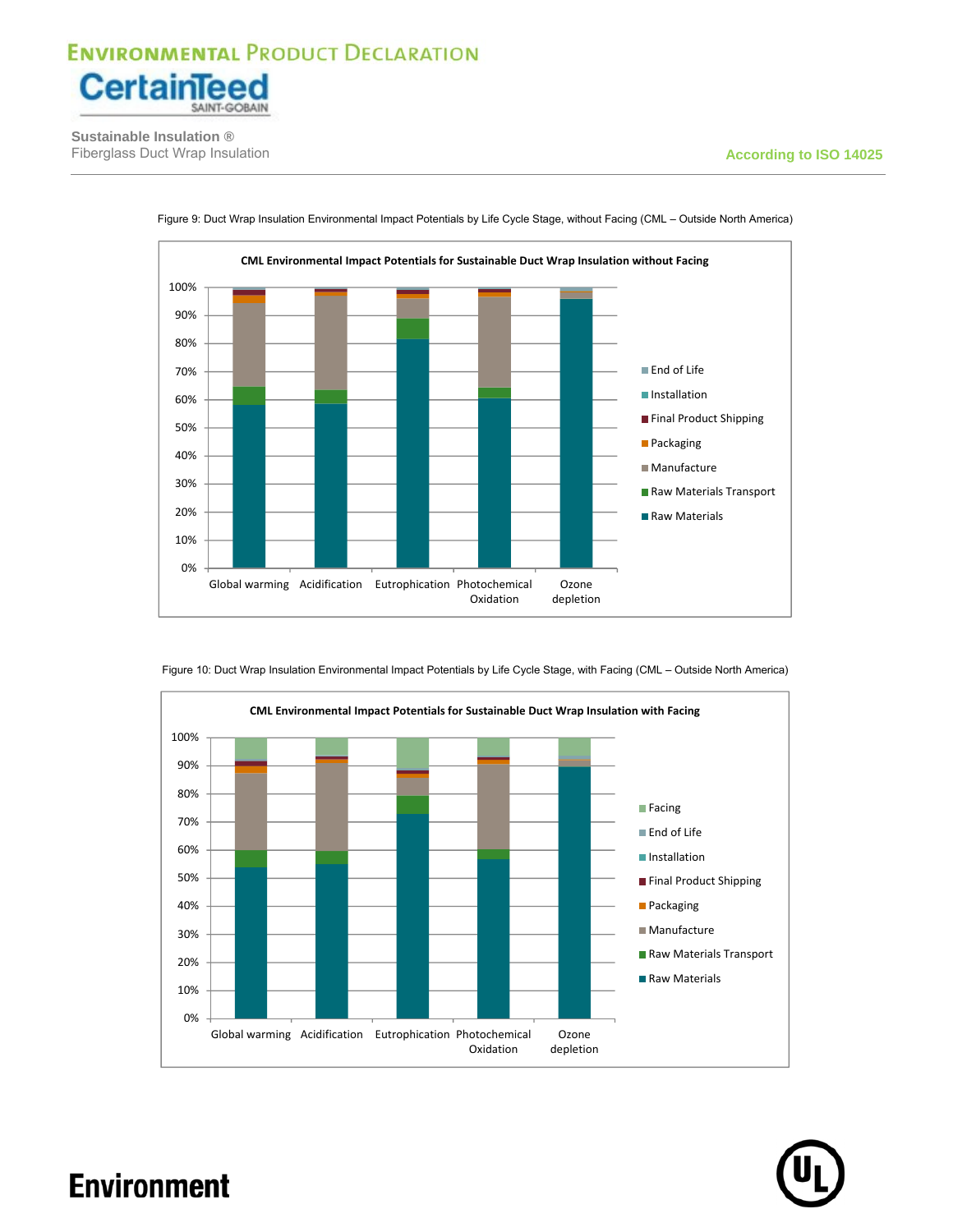

 **Sustainable Insulation ®** Fiberglass Duct Wrap Insulation **According to ISO 14025**

### **Scaling Factors for Determining Impacts for Various Sizes**

To determine the impacts for various R-values, the environmental impacts presented above can be multiplied by the following scaling factors to determine impacts per square meter of product. These impacts were determined based on the density of the product per area.





|                   |   |                  |                                           | <b>Duct Wrap Scaling Factors</b> |                                        |                               |
|-------------------|---|------------------|-------------------------------------------|----------------------------------|----------------------------------------|-------------------------------|
|                   |   |                  | <b>Customary Product Size and R-Value</b> |                                  | <b>Impact Scaling</b><br><b>Factor</b> |                               |
|                   |   | Type 75          | 1 in $(25 \, \text{mm})$                  | $R-3.8$                          | 1.183                                  |                               |
|                   |   |                  | $1.5$ in $(38$ mm)                        | $R-5.2$                          | 0.838                                  |                               |
|                   |   |                  | 2 in (51 mm)                              | $R-6.9$                          | 0.727                                  |                               |
|                   |   |                  | 2.125 in (54 mm)                          | $R - 7.3$                        | 0.706                                  |                               |
| <b>Duct Wrap</b>  |   |                  | 3 in (76 mm)                              | $R-10.2$                         | 0.756                                  | Environm<br><b>Impact Pot</b> |
| <b>Insulation</b> | ۰ |                  | 4 in (102 mm)                             | $R-13.5$                         | 0.758                                  | shown in 7                    |
| <b>Impacts</b>    |   | Type 100         | 1 in $(25 \text{ mm})$                    | $R-3.8$                          | 1.183                                  | 6 or Tabl<br>above            |
|                   |   | $1.5$ in (38 mm) | $R-5.7$                                   | 1.035                            |                                        |                               |
|                   |   | $2$ in (51 mm)   | $R - 7.6$                                 | 0.998                            |                                        |                               |
|                   |   | <b>Type 150</b>  | $1.5$ in $(38$ mm)                        | $R-6.2$                          | 1.413                                  |                               |
|                   |   |                  | 2 in (51 mm)                              | $R-8.3$                          | 1.405                                  |                               |

#### Table 8: Duct Wrap Insulation Scaling Factors

ental **I**ential **Table le 7 above.**

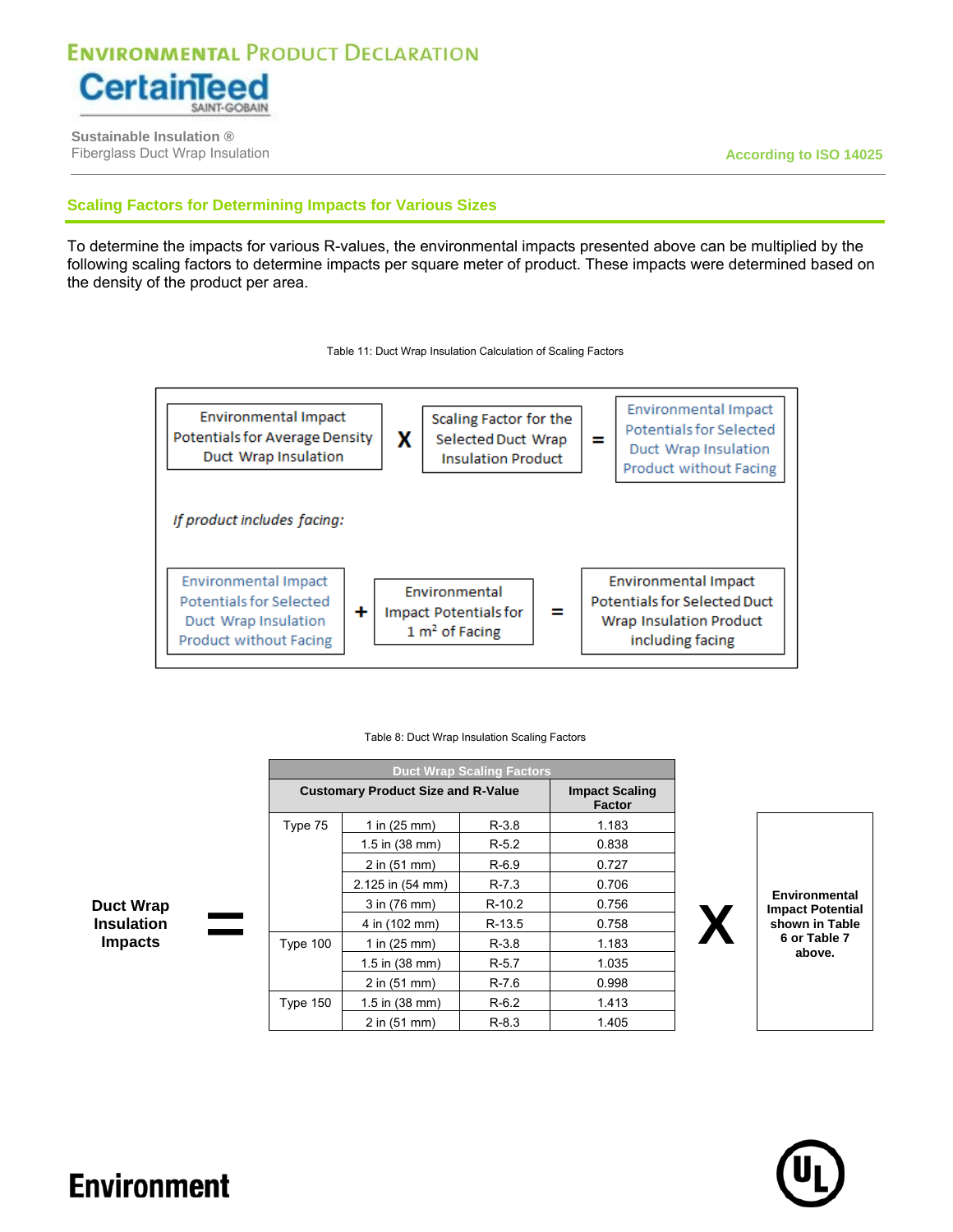

 **Sustainable Insulation ®** Fiberglass Duct Wrap Insulation **According to ISO 14025 According to ISO 14025** 

### **Optional Environmental Information**

### **Indoor Environment**

Sustainable Insulation® has achieved GREENGUARD Gold Certification.



### **Additional Environmental Information**

- Sustainable Insulation® contains recycled content as independently verify by GreenCircle Certified.
- CertainTeed is an Energy Star Insulation Manufacturing Partner.

#### Table 9: CertainTeed Facility Recycled Content

| Facility       | <b>Pre-Consumer</b><br><b>Recycled</b><br><b>Content</b> | Post-Consumer<br><b>Recycled</b><br><b>Content</b> | <b>Total Recycled</b><br><b>Content</b> |
|----------------|----------------------------------------------------------|----------------------------------------------------|-----------------------------------------|
| Athens, GA     | 27%                                                      | 18%                                                | 45%                                     |
| Chowchilla, CA | 19%                                                      | 19%                                                | 38%                                     |





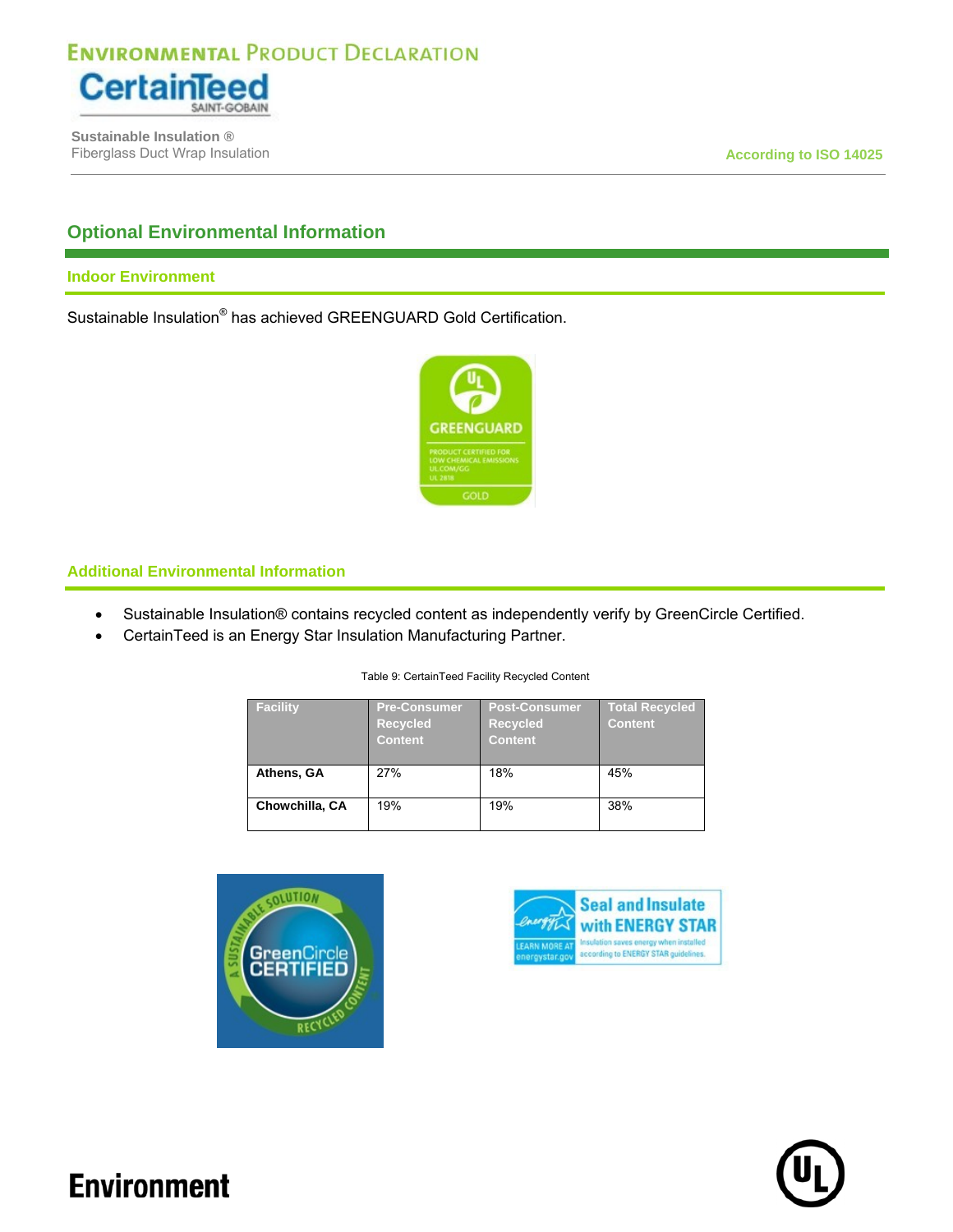

 **Sustainable Insulation ®** Fiberglass Duct Wrap Insulation **According to ISO 14025**

### **Use Stage**

### **Building Use Stage Benefits**

Sustainable Insulation requires no additional energy or maintenance in order to perform during the service life. In addition, insulation reduces the energy burden associated with heating and cooling a building. To demonstrate the use stage benefits of CertainTeed Sustainable Insulation, an energy analysis on the use phase of insulation was conducted using the 3E Plus Insulation Thickness program developed by the North American Insulation Manufacturers Association (NAIMA). The analysis compared the savings in heat loss per hour when using duct wrap insulation versus no insulation on pipes. The following tables show the savings in heat loss and CO2 for natural gas and electricity fuel types when using duct wrap insulation.

| <b>Duct Wrap</b>                      | <b>Type 75 Duct Wrap Insulation</b> |                                 |                             |                             | <b>Type 100 Duct Wrap Insulation</b> |                             | <b>Type 150 Duct Wrap Insulation</b> |                                 |                             |
|---------------------------------------|-------------------------------------|---------------------------------|-----------------------------|-----------------------------|--------------------------------------|-----------------------------|--------------------------------------|---------------------------------|-----------------------------|
| <b>Insulation</b><br><b>Thickness</b> | <b>Surface</b><br>Temp (°F)         | <b>Heat Loss</b><br>(BTU/hr/ft) | <b>Efficiency</b><br>$(\%)$ | <b>Surface</b><br>Temp (˚F) | <b>Heat Loss</b><br>(BTU/hr/ft)      | <b>Efficiency</b><br>$(\%)$ | <b>Surface</b><br>Temp (°F)          | <b>Heat Loss</b><br>(BTU/hr/ft) | <b>Efficiency</b><br>$(\%)$ |
| <b>Bare</b><br>(no insulation)        | 140.0                               | 81.12                           |                             | 140.0                       | 81.12                                |                             | 140.0                                | 81.12                           |                             |
| 0.5                                   | 90.2                                | 21.16                           | 73.92                       | 89.4                        | 19.87                                | 75.51                       | 88.2                                 | 17.93                           | 77.89                       |
| 1.0                                   | 83.7                                | 14.16                           | 82.55                       | 83.1                        | 13.22                                | 83.70                       | 82.4                                 | 11.83                           | 85.42                       |
| 1.5                                   | 80.8                                | 11.06                           | 86.37                       | 80.4                        | 10.30                                | 87.30                       | 79.9                                 | 9.19                            | 88.67                       |
| 2.0                                   | 79.3                                | 9.36                            | 88.46                       | 79.0                        | 8.71                                 | 89.26                       | 78.6                                 | 7.75                            | 90.44                       |
| 2.5                                   | 78.4                                | 8.32                            | 89.74                       | 78.2                        | 7.74                                 | 90.46                       | 77.9                                 | 6.88                            | 91.52                       |
| 3.0                                   | 77.8                                | 7.58                            | 90.65                       | 77.6                        | 7.05                                 | 91.31                       | 77.4                                 | 6.26                            | 92.28                       |
| 3.5                                   | 77.4                                | 7.03                            | 91.34                       | 77.2                        | 6.53                                 | 91.95                       | 77.0                                 | 5.80                            | 92.85                       |
| 4.0                                   | 77.0                                | 6.54                            | 91.94                       | 76.9                        | 6.07                                 | 92.51                       | 76.7                                 | 5.39                            | 93.35                       |

#### Table 10: Duct Wrap Insulation Heat Loss Savings

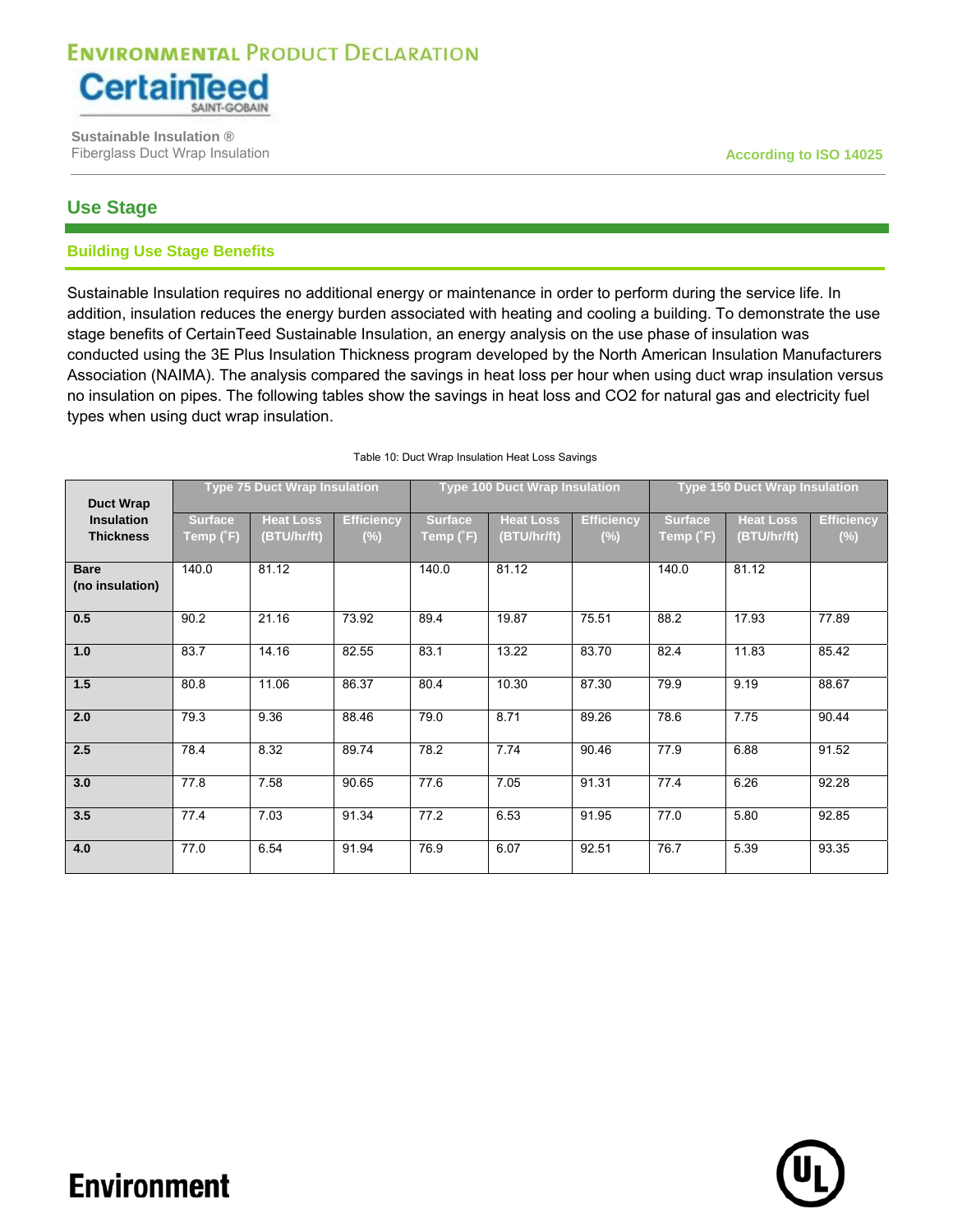

 **Sustainable Insulation ®** Fiberglass Duct Wrap Insulation **According to ISO 14025 According to ISO 14025** 

|                   | <b>Type 75 Duct Wrap Insulation</b> |                          | <b>Type 100 Duct Wrap Insulation</b> |                          | <b>Type 150 Duct Wrap Insulation</b> |                            |  |
|-------------------|-------------------------------------|--------------------------|--------------------------------------|--------------------------|--------------------------------------|----------------------------|--|
| <b>Duct Wrap</b>  |                                     |                          |                                      |                          |                                      |                            |  |
| <b>Insulation</b> | CO2 (lb/ft/yr)                      | CO2 (lb/ft/yr)           | CO2 (lb/ft/yr) Fuel:                 | CO2 (lb/ft/yr)           | CO2 (lb/ft/yr) Fuel:                 | CO <sub>2</sub> (lb/ft/yr) |  |
| <b>Thickness</b>  | <b>Fuel: Natural Gas</b>            | <b>Fuel: Electricity</b> | <b>Natural Gas</b>                   | <b>Fuel: Electricity</b> | <b>Natural Gas</b>                   | <b>Fuel: Electricity</b>   |  |
|                   |                                     |                          |                                      |                          |                                      |                            |  |
| <b>Bare</b>       | 104.90                              | 287.20                   | 104.90                               | 287.20                   | 104.90                               | 287.20                     |  |
| (no insulation)   |                                     |                          |                                      |                          |                                      |                            |  |
| 0.5               | 27.35                               | 74.91                    | 25.68                                | 70.33                    | 23.18                                | 63.49                      |  |
| 1.0               | 18.30                               | 50.12                    | 17.09                                | 46.80                    | 15.29                                | 41.88                      |  |
| 1.5               | 14.30                               | 39.15                    | 13.32                                | 36.48                    | 11.88                                | 32.53                      |  |
| 2.0               | 12.10                               | 33.13                    | 11.26                                | 30.83                    | 10.02                                | 27.45                      |  |
| 2.5               | 10.76                               | 29.46                    | 10.00                                | 27.40                    | 8.90                                 | 24.36                      |  |
| 3.0               | 9.80                                | 26.85                    | 9.11                                 | 24.95                    | 8.10                                 | 22.17                      |  |
| 3.5               | 9.08                                | 24.87                    | 8.44                                 | 23.11                    | 7.50                                 | 20.53                      |  |
| 4.0               | 8.45                                | 23.14                    | 7.85                                 | 21.50                    | 6.97                                 | 19.09                      |  |

#### Table 11: Duct Wrap Insulation CO2 Savings